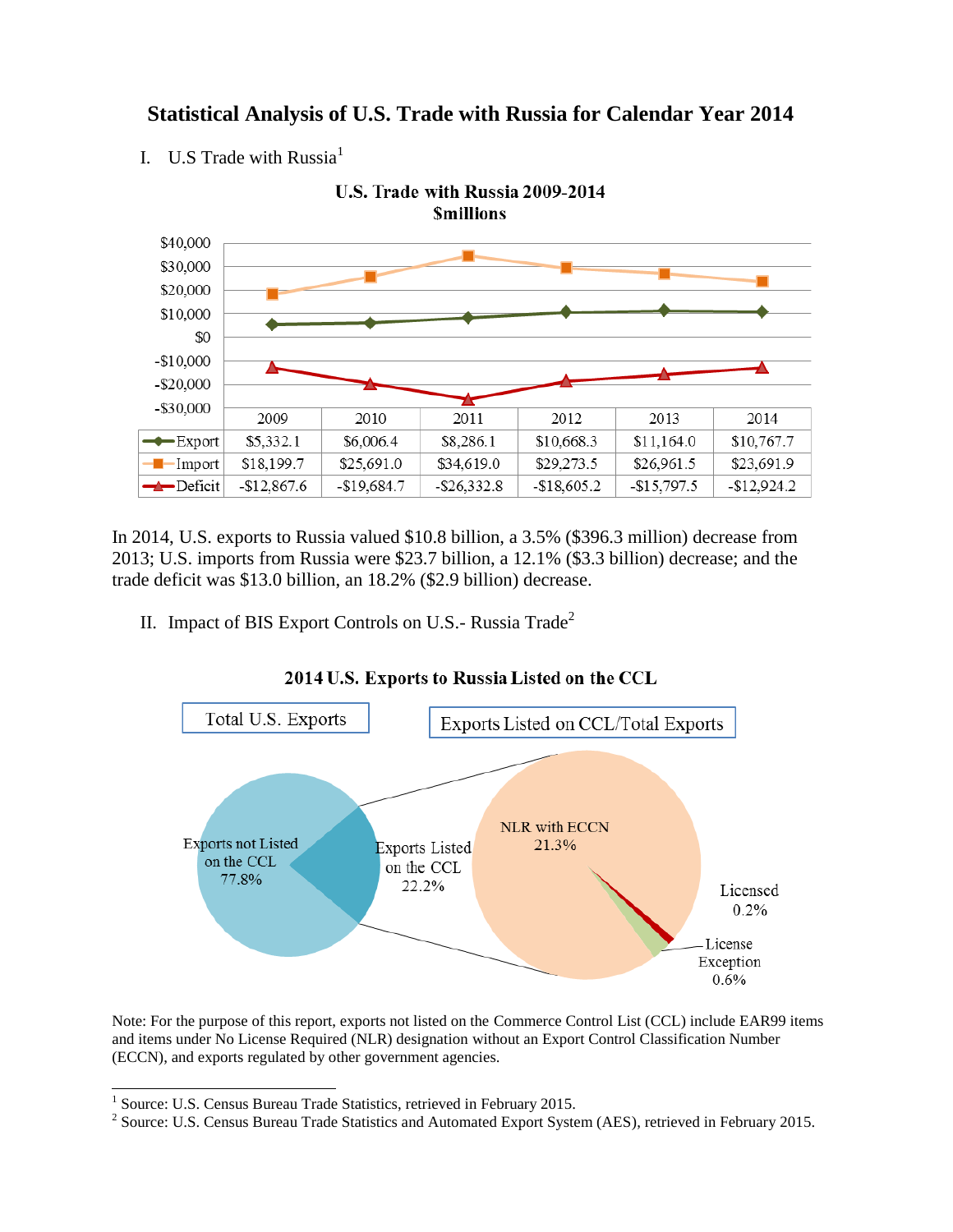Of the \$10.8 billion in U.S. exports to Russia in 2014, only 0.2% required *a BIS license*.

Of the \$2.4 billion in U.S. exports *of items listed on the Commerce Control List (CCL)<sup>3</sup>* in 2014 to Russia, 1.1% required a BIS license.

Of the \$91.3 million in U.S. exports *subject to a BIS license requirement* to Russia in 2014, 71.6% were exported under a BIS license exception.

In 2014, \$65.4 million of U.S. exports to Russia were shipped under a BIS license exception. Of which, 90.2% included encryption commodities, software and technology (ENC), followed by civil end users (CIV) at 2.8%.





| <b>ENC</b> | <b>Encryption Commodities, Software and Technology</b> |
|------------|--------------------------------------------------------|
| $ $ CIV    | Civil End-Users                                        |
| GOV        | Governments, International Organizations               |
| <b>RPL</b> | Servicing and Replacement of Parts and Equipment       |

<sup>&</sup>lt;sup>3</sup> Items listed on the CCL include licensed, license exceptions and NLR with an ECCN.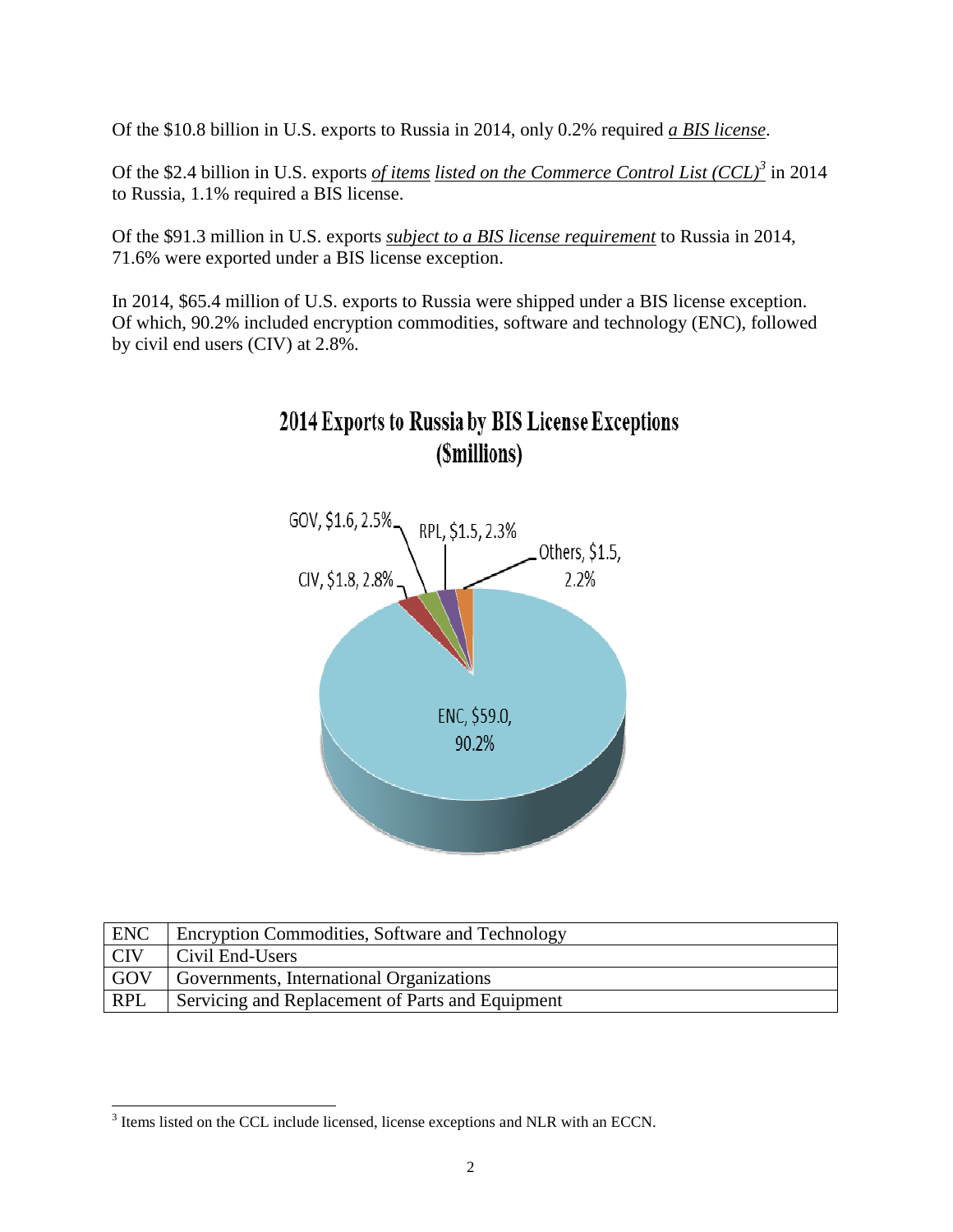## III. 2014 Trends in CCL Exports by ECCN and License Designation<sup>4</sup>

| <b>ECCN</b> | Description                                                              | Value |
|-------------|--------------------------------------------------------------------------|-------|
| 0A987       | Optical sighting devices for<br>firearms                                 | \$6.6 |
| 1C350       | Chemicals that may be used as<br>precursors for toxic chemical<br>agents | \$5.4 |
| 5A002       | <b>Information Security Systems</b><br>Equipment                         | \$4.7 |
| 2B352       | Equipment capable of Use in<br><b>Handling Biological Materials</b>      | \$2.9 |

*Top Four Exports by ECCNs to Russia by Value – Licensed (\$millions)*

|  | Top Four Exports by ECCNs to Russia by Record Count - Licensed |  |  |
|--|----------------------------------------------------------------|--|--|
|  |                                                                |  |  |

| <b>ECCN</b> | Description                                                       | Record<br>Count |
|-------------|-------------------------------------------------------------------|-----------------|
| 0A987       | Optical sighting devices for<br>firearms                          | 596             |
| 5A002       | <b>Information Security Systems</b><br>Equipment                  | 57              |
| 3A001       | Electronic Components and<br><b>Specially Designed Components</b> | 48              |
| 64003       | Cameras                                                           | 13              |

*Top Four Exports by ECCNs to Russia by Value – License Exception (\$millions)*

| <b>ECCN</b> | Description                                                                                                   | Value  |
|-------------|---------------------------------------------------------------------------------------------------------------|--------|
| 5A002       | <b>Information Security Systems</b><br>Equipment                                                              | \$58.6 |
| 3A001       | <b>Electronic Components and</b><br><b>Specially Designed Components</b>                                      | \$1.5  |
| 5D002       | <b>Information Security Software</b>                                                                          | \$1.4  |
| 9A990       | Diesel engines, n.e.s., and tractors<br>and "specially designed" "parts"<br>and "components" therefor, n.e.s. | \$1.0  |

*Top Four Exports by ECCNs to Russia by Value – NLR (\$millions)*

| <b>ECCN</b> | Description                                                    | Value     |
|-------------|----------------------------------------------------------------|-----------|
| 9A991       | Aircraft and gas turbine engines                               | \$2,046.9 |
| 5A992       | Low-Level Information Security<br><b>Systems and Equipment</b> | \$51.9    |
| 2B999       | <b>Specific Processing Equipment</b>                           | \$31.2    |
| 5A991       | <b>Telecommunication Equipment</b>                             | \$20.4    |

 4 Source: AES, retrieved in February 2015.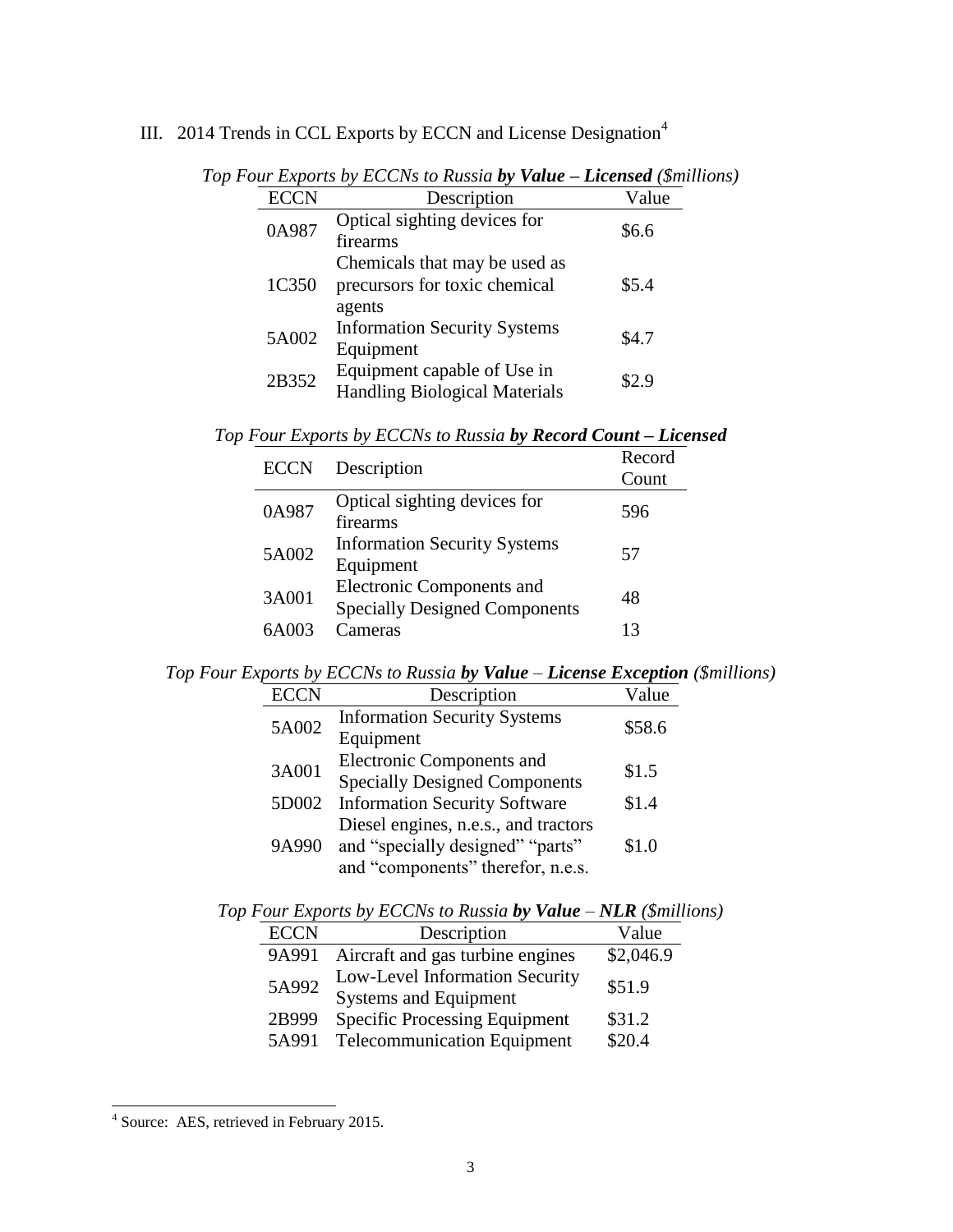## IV. Analysis of U.S.- Russia Trade in Advanced Technology Products (ATP)<sup>5</sup>



U.S. ATP Trade with Russia 2009 - 2014 **Smillions** 

In 2014, the U.S. ATP exports to Russia valued \$3.2 billion, a 12.0% (\$342.0 million) increase from 2013; the U.S. imports from Russia were \$1.2 billion, a 3.5% (\$45.0 million) decrease; and the trade surplus was \$2.0 billion, a 24.5% (\$387.0 million) increase.

| <b>U.S. ATP Exports to Russia (\$millions)</b> |                 |      |      |      |       |       |       |                |                         |
|------------------------------------------------|-----------------|------|------|------|-------|-------|-------|----------------|-------------------------|
| <b>ATP Category</b>                            | 2008            | 2009 | 2010 | 2011 | 2012  | 2013  | 2014  | % of the Total | % change<br>from $2013$ |
| Biotechnology                                  | 15 <sup>1</sup> | 17   | 46   | 56   | 72    | 71    | 70    | 2.2%           | $-1.4%$                 |
| Life Science                                   | 228             | 131  | 191  | 255  | 329   | 299   | 276   | 8.6%           | $-7.7\%$                |
| Opto-Electronics                               | 7               | 7    | 24   | 19   | 18    | 28    | 29    | 0.9%           | 3.6%                    |
| Information & Communications                   | 226             | 150  | 187  | 241  | 474   | 269   | 242   | 7.6%           | $-10.0\%$               |
| Electronics                                    | 49              | 38   | 47   | 63   | 70    | 67    | 73    | 2.3%           | 9.0%                    |
| <b>Flexible Manufacturing</b>                  | 62              | 51   | 102  | 94   | 66    | 95    | 109   | 3.4%           | 14.7%                   |
| <b>Advanced Materials</b>                      | 27              | 10   | 23   | 35   | 34    | 25    | 35    | 1.1%           | 40.0%                   |
| Aerospace                                      | 298             | 415  | 274  | 736  | 1.483 | 1.951 | 2,360 | 73.7%          | 21.0%                   |
| Weapons                                        |                 |      |      | 2    | 3     |       |       | 0.1%           | 50.0%                   |
| Nuclear Technology                             | 24              | 15   | 55   | 52   | 16    | 54    |       | 0.2%           | $-90.7%$                |
| <b>Grand Total</b>                             | 1.007           | 936  | 950  | 949  | 1,554 | 2.860 | 3,202 | 100.0%         | 12.0%                   |

The largest categories of U.S. ATP exports to Russia in 2014 were comprised of Aerospace at \$2.4 billion, 73.7% of the total ATP exports; Life Science at \$276.0 million, 8.6% of the total, and Information & Communication at \$242.0 million, 7.6% of the total.

Compared with 2013, there were increases of  $50.0\%$  in Weapons<sup>6</sup> and 40.0% in Advanced Materials exports. There was a decrease of 90.7% in Nuclear Technology exports.

l

<sup>&</sup>lt;sup>5</sup> Source: U.S. Census Bureau Trade Statistics, retrieved in February 2015.

Advanced Technology Products: about 500 of some 22,000 commodity classification codes contain products from a recognized high technology category (e.g., biotechnology).

<sup>&</sup>lt;sup>6</sup> The ATP category for weapons includes items of "Optical, photographic, cinematographic, measuring, checking, precision, medical or surgical instruments and apparatus; parts and accessories" in addition to "Arms and ammunition, parts and accessories thereof."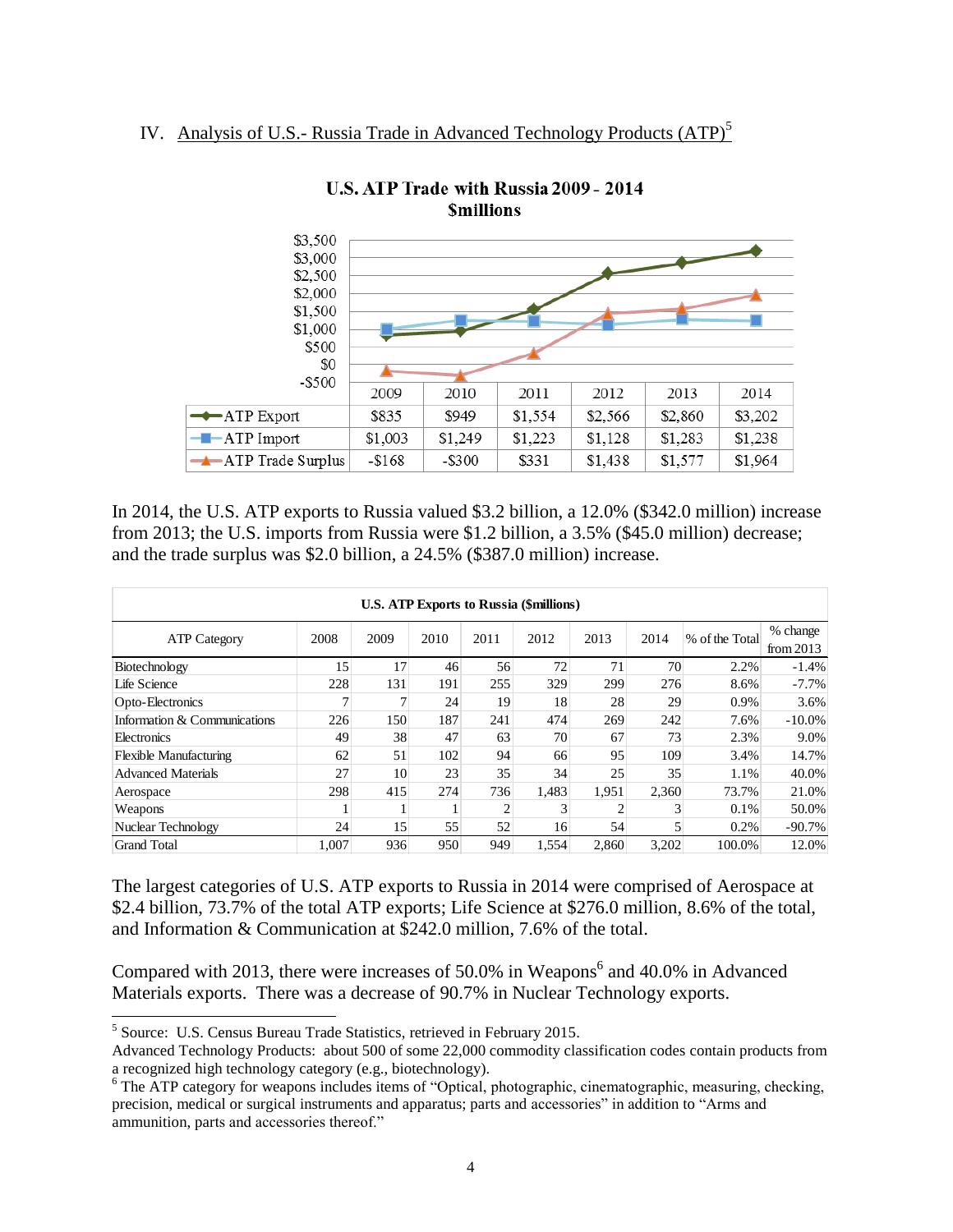In 2014, 29.7% (\$3.2 billion) of U.S. exports to Russia were considered ATP items. Of these, 0.3% required *a BIS license*.

Of the \$68.2 million in U.S. *ATP exports subject to a BIS license requirement* to Russia in 2014, 87.1% were exported under a license exception.

V. 2014 Trends in Russia Licensing<sup>7</sup>



**Licenses for Tangible Items, Software and Technology for Russia by Count 2010-2014**





Note: Figures above do not include deemed export applications.

<sup>7</sup> Source: Commerce U.S. Exporter Support System, retrieved in February 2015.

l